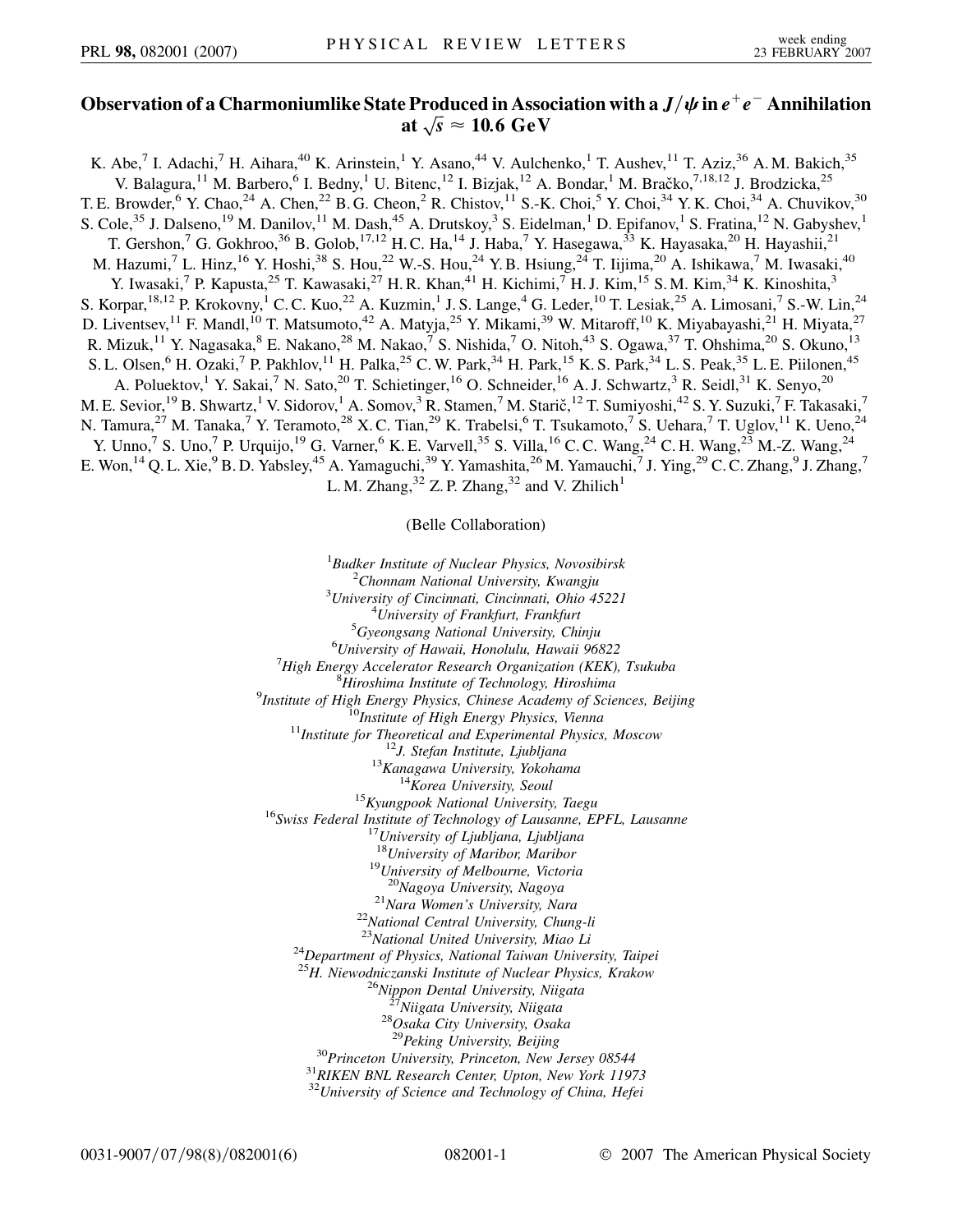$\begin{tabular}{c} \begin{tabular}{c} \multicolumn{1}{c}{\textbf{33}Shinshu University, Nagano} \\ \multicolumn{1}{c}{\textbf{34}Supakyunkwan University, Suwon} \\ \multicolumn{1}{c}{\textbf{35}University of Sydney, Sydney NSW} \\ \multicolumn{1}{c}{\textbf{35}University of Sydney NSW} \\ \multicolumn{1}{c}{\textbf{36}Tata Institute of Fundamental Research, Bombay} \\ \multicolumn{1}{c}{\textbf{37}Toho University, Fundhashi} \\ \multicolumn{1}{c}{\textbf{38}Tohoku Gakuin University, Tagajo} \\ \multicolumn{1}{c}{\textbf{39}Tohoku University, Sendai$ (Received 9 November 2005; published 20 February 2007)

We report the first observation of a charmoniumlike state recoiling from the  $J/\psi$  in the inclusive process  $e^+e^- \rightarrow J/\psi$  + anything at a mass of  $(3.943 \pm 0.006 \pm 0.006)$  GeV/ $c^2$ . We also observe the decay of this state into  $D^*\bar{D}$  and determine its intrinsic width to be less than 52 MeV/ $c^2$  at the 90% C.L. These results are obtained from a 357 fb<sup>-1</sup> data sample collected with the Belle detector near the  $Y(4S)$ resonance, at the KEKB asymmetric-energy  $e^+e^-$  collider.

DOI: [10.1103/PhysRevLett.98.082001](http://dx.doi.org/10.1103/PhysRevLett.98.082001) PACS numbers: 13.66.Bc, 12.38.Bx, 14.40.Gx

Recently, there have been a number of reports of new charmoniumlike states:  $X(3872)$  [\[1\]](#page-4-0),  $Y(3940)$  [[2\]](#page-5-0), and  $Y(4260)$  [[3\]](#page-5-1), that have not been assigned to any charmonium states in the conventional quark model [\[4](#page-5-2)]. Moreover, charmonium production in hadron interactions,  $\gamma - \gamma$  fusion, and  $e^+e^-$  annihilation is not well described by theory. One striking example is the surprisingly large cross section for double charmonium production in  $e^+e^-$  annihilation [\[5,](#page-5-3)[6](#page-5-4)]. These experimental results have generated renewed theoretical interest in the spectroscopy, decays, and production of charmonium.

In this Letter, we report the observation of a charmoniumlike state, which we denote as  $X(3940)$ , produced in the process  $e^+e^- \rightarrow J/\psi X(3940)$ , where other known charmonia are seen.  $X(3940)$  decay to an open charm final state is also observed. The analysis is based on a 357  $fb^{-1}$ sample collected by the Belle detector at the  $Y(4S)$  resonance and nearby continuum at the KEKB asymmetricenergy  $e^+e^-$  collider.

The  $J/\psi$  reconstruction procedure is identical to our previously published analyses [[5](#page-5-3)[,7\]](#page-5-5). Oppositely charged tracks that are positively identified as muons or electrons are used for  $J/\psi \rightarrow \ell^+ \ell^-$  reconstruction. A partial correction for final state radiation and bremsstrahlung energy loss is performed by including the four-momentum of every photon detected within a 50 mrad cone around the electron direction in the  $e^+e^-$  invariant mass calculation. The two lepton candidate tracks are required to have a common vertex, with a distance from the interaction point in the plane perpendicular to the beam axis smaller than 1 mm  $(\approx 6\sigma)$ . The  $J/\psi \rightarrow \ell^+ \ell^-$  signal region is defined by  $|M(\ell^+\ell^-) - M_{J/\psi}| < 30 \text{ MeV}/c^2$  (  $\approx 2.5\sigma$ ) and the sideband by [50, 250] MeV/ $c^2$ . *J/* $\psi$  candidates in the signal window are subjected to a mass- and vertex-constrained fit to improve their momentum resolution. QED processes are substantially suppressed by requiring the total charged multiplicity  $(N_{ch})$  in the event to be greater than 4. Background due to  $J/\psi$  mesons from  $B\bar{B}$  events is removed by requiring a center-of-mass (c.m.) momentum  $p_{J/\psi}^* > 2.0 \text{ GeV}/c.$ 

For the *X*(3940)  $\rightarrow$  *D*<sup>(\*)</sup>*D* study, we reconstruct *D*<sup>0</sup> candidates using decays to  $K^-\pi^+$ ,  $K^-K^+$ ,  $K^-\pi^-\pi^+\pi^+$ ,  $K_S^0 \pi^+ \pi^-$ , and  $K^- \pi^+ \pi^0$ , and  $D^+$  candidates using  $K^{-} \pi^{+} \pi^{+}$ ,  $K^{-} K^{+} \pi^{+}$ , and  $K^{0}_{S} \pi^{+}$ . A  $\pm 15$  MeV/ $c^{2}$  mass window is used for all modes except  $D^0 \to K^- \pi^- \pi^+ \pi^+$  $(\pm 10 \text{ MeV}/c^2)$  and  $D^0 \to K^- \pi^+ \pi^0$   $(\pm 20 \text{ MeV}/c^2)$  $(\approx 2.5\sigma)$  in each case). *D* candidates are refitted to the nominal  $D^0$  or  $D^+$  masses. To study the contribution of combinatorial background under the *D* peak, we use *D* sidebands with mass windows 4 times as large. For the  $X(3940) \rightarrow J/\psi \omega$  search, candidate  $\omega$  mesons are reconstructed from  $\pi^+ \pi^- \pi^0$  combinations within structed from combinations within  $\pm 20 \text{ MeV}/c^2 \approx 2.5\sigma$  of the nominal  $\omega$  mass.

We define the mass of the system recoiling against the reconstructed particle  $(F)$  as:  $M_{rec}(F) =$  $\frac{1}{2}$   $\frac{1}{2}$   $\frac{1}{2}$   $\frac{1}{2}$   $\frac{1}{2}$   $\frac{1}{2}$   $\frac{1}{2}$   $\frac{1}{2}$   $\frac{1}{2}$   $\frac{1}{2}$   $\frac{1}{2}$   $\frac{1}{2}$   $\frac{1}{2}$   $\frac{1}{2}$   $\frac{1}{2}$   $\frac{1}{2}$   $\frac{1}{2}$   $\frac{1}{2}$   $\frac{1}{2}$   $\frac{1}{2}$   $\frac{1}{2}$   $\frac{1}{2}$   $(E_{\text{c.m.}} - E_F^*)^2 - p_F^{*2}$  $\sqrt{(E_{\text{c.m.}} - E_F^*)^2 - p_F^{*2}}$ , where  $E_F^*$  and  $p_F^*$  are the c.m. energy and momentum of *F*, respectively. The  $M_{rec}(J/\psi)$  is shown in Fig. [1.](#page-2-0) Here, in addition to previously reported peaks at the  $\eta_c$ ,  $\chi_{c0}$ , and  $\eta_c(2S)$  masses, there is a fourth enhancement around 3.94 GeV/ $c^2$ . The scaled  $J/\psi$  sideband distribution is shown by the hatched histogram. The open histogram represents the  $\psi(2S) \rightarrow J/\psi X$  feed down, estimated from reconstructed  $\psi(2S) \rightarrow J/\psi \pi^+ \pi^-$  corrected for the  $\psi(2S)$  reconstruction efficiency and  $\mathcal{B}(\psi(2S) \to J/\psi X)/\mathcal{B}(\psi(2S) \to J/\psi \pi^+ \pi^-)$ . Both distributions exhibit no structure and, hence, can be described by smooth functions. Assuming that the fourth enhancement is due to a single resonance, we perform a binned likelihood fit to this spectrum that includes the three pre-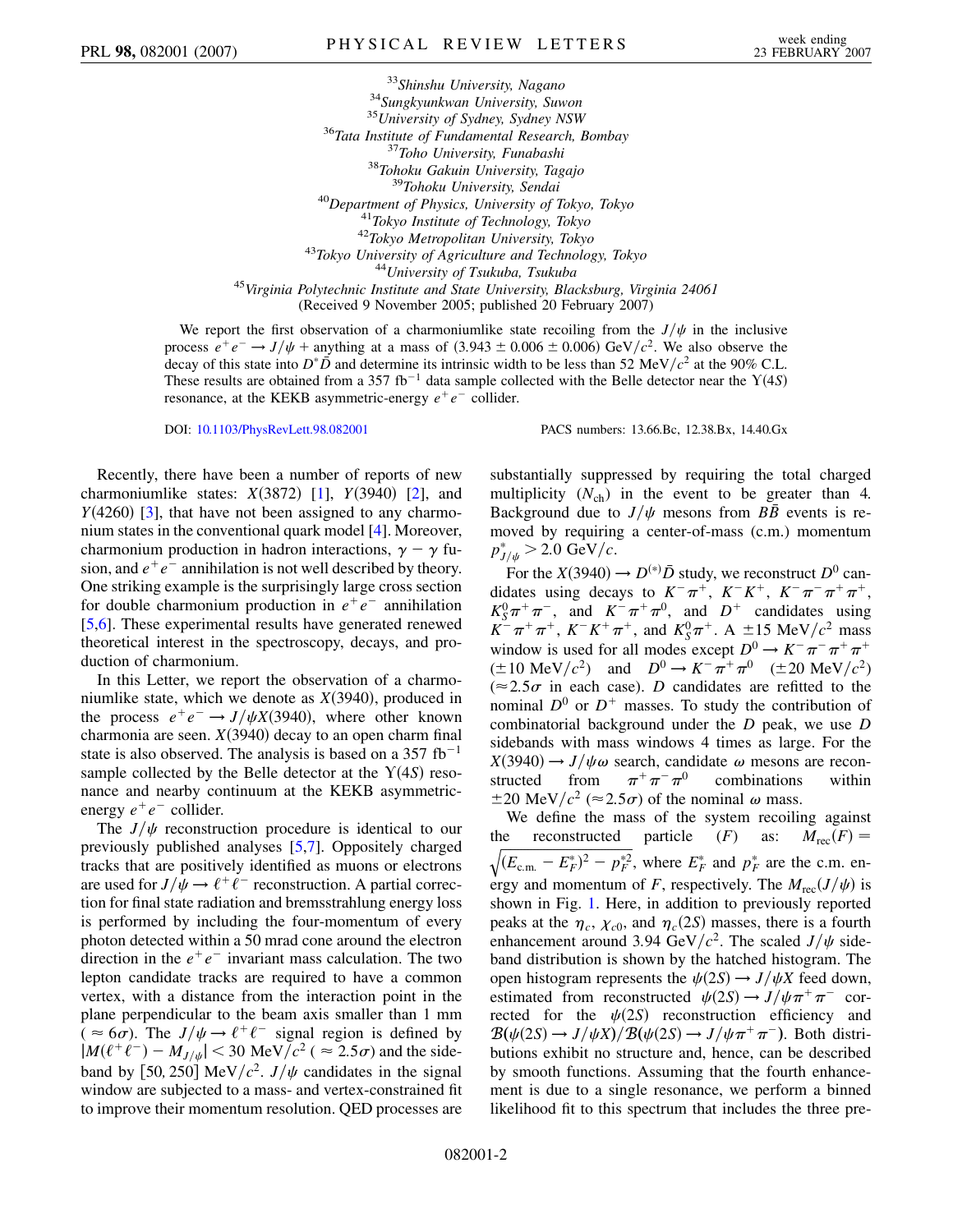<span id="page-2-0"></span>

FIG. 1. The distribution of  $M_{\text{rec}}(J/\psi)$  in inclusive  $e^+e^- \rightarrow$  $J/\psi X$  events (points with error bars). The histograms and curves are described in the text.

viously seen charmonium states plus a fourth state. A typical signal  $M_{\text{rec}}(J/\psi)$  instrumental resolution is  $\sim$ 30 MeV/ $c^2$ ; the signal shape is further smeared by initial state radiation (ISR) resulting in a higher mass tail. The expected signal line shapes are determined from The expected signal line shapes are determined from<br>Monte Carlo (MC) simulation assuming no  $\sqrt{s}$  dependence of the form factors (FF). The mass values for all states are free parameters in the fit, the widths of  $\eta_c$  and  $\chi_{c0}$  are fixed to PDG values [\[8\]](#page-5-6), and the  $\eta_c(2S)$  width is fixed to 17 MeV/ $c^2$  [\[9\]](#page-5-7). The *X*(3940) width is a free parameter. The background is parametrized by a second order polynomial and a threshold term  $[\sqrt{M_{\text{rec}}(J/\psi) - 2M_D}]$  with a free normalization to allow for contributions from  $e^+e^- \rightarrow$  $J/\psi D\bar{D}$ ; thresholds for  $J/\psi D^{(*)}\bar{D}^*$  are taken into account in the systematic uncertainties.

The fit results are given in Table I and shown in Fig. [1](#page-2-0) as the solid curve; the dashed curve is the background function. We note that the masses of the known charmonium states are  $\sim$ 10 MeV/ $c<sup>2</sup>$  lower than their nominal values. As the  $M_{\text{rec}}(J/\psi)$  scale has been calibrated using the process  $e^+e^- \rightarrow \psi(2S)\gamma$  (the uncertainty due to  $J/\psi$  momentum reconstruction is  $\leq 3$  MeV/ $c^2$  [\[7\]](#page-5-5)), we ascribe these shifts to a combination of statistical fluctuations and systematic effects due to the high mass tails of the and systematic effects due to the high mass tans of the peaks. Varying the  $\sqrt{s}$  dependence of the FF's in the MC simulation, we find shifts as large as  $5 \text{ MeV}/c^2$ . The systematic error in the  $\eta_c$ ,  $\chi_{c0}$ , and  $\eta_c(2S)$  mass is thus estimated to be 6 MeV/ $c^2$ . The significance for each signal is defined as  $\sqrt{-2\ln(L_0/L_{\text{max}})}$ , where  $L_0$  and  $L_{\text{max}}$  denote the likelihoods returned by the fits with the signal

TABLE I. Summary of the signal yields, charmonium masses, and significances for  $e^+e^- \rightarrow J/\psi(c\bar{c})_{\text{res}}$ .

| $(c\bar{c})_{\text{res}}$ | N            | M[GeV/c <sup>2</sup> ] | $N_{\sigma}$ |
|---------------------------|--------------|------------------------|--------------|
| $\eta_c$                  | $501 \pm 44$ | $2.970 \pm 0.005$      | 15.3         |
| $\chi_{c0}$               | $230 \pm 40$ | $3.406 \pm 0.007$      | 6.3          |
| $\eta_c(2S)$              | $311 \pm 42$ | $3.626 \pm 0.005$      | 8.1          |
| X(3940)                   | $266 \pm 63$ | $3.936 \pm 0.014$      | 5.0          |

yield fixed at zero and at the fitted value, respectively. The significance of the  $X(3940)$  signal is  $5.0\sigma$ . The fitted width of the  $X(3940)$  state is consistent with zero within its large statistical error:  $\Gamma = 39 \pm 26 \text{ MeV}/c^2$ .

The *X*(3940) mass is above both the  $D\overline{D}$  and the  $D^*\overline{D}$ thresholds. We therefore perform a search for  $X(3940)$ decays into  $D\bar{D}$  and  $D^*\bar{D}$  final states. Because of the small product of  $D^{(*)}$  reconstruction efficiencies and branching fractions, it is not feasible to reconstruct fully the chain  $e^+e^- \to J/\psi X(3940), X(3940) \to D^{(*)}\bar{D}$ . To increase the efficiency, we reconstruct the  $J/\psi$  and one *D* meson, detecting the other  $\bar{D}^{(*)}$  as a peak in the  $M_{rec}(J/\psi D)$ spectrum. The MC simulation for  $e^+e^- \rightarrow J/\psi D^{(*)}\bar{D}$  processes indicates a  $M_{rec}(J/\psi D)$  resolution of about 30 MeV $/c^2$  and a separation between these two pro-cesses of [2](#page-2-1).5 $\sigma$ . Figure 2 shows the  $M_{\text{rec}}(J/\psi D)$  spectrum in the *D* mass window and the scaled *D* mass sidebands, where *D* includes  $D^0$  and  $D^+$ . Some events have multiple *D* candidates. In these cases, only the candidate with invariant mass closest to the nominal *D*-meson mass is used. Two enhancements around the nominal *D* and *D* masses are clearly visible in this distribution. The excess of real *D* events compared to the *D* sidebands at masses above 2.1 GeV/ $c^2$  is due to  $e^+e^- \to J/\psi D^* \bar{D}^*$  or  $J/\psi D^{(*)} \bar{D}^{(*)} \pi$ processes. A fit to this spectrum is performed using shapes fixed from MC simulation for three processes  $(J/\psi D\bar{D},$  $J/\psi D^* \bar{D}$ , and  $J/\psi D^* \bar{D}^*$  and a second order polynomial. The fit gives  $N_{D\bar{D}} = 86 \pm 17 (5.1\sigma)$  and  $N_{D^*\bar{D}} = 55 \pm 18$  $(3.3\sigma)$  events in the *D* and the *D*<sup>\*</sup> peaks, respectively. Selecting events from the  $M_{rec}(J/\psi D)$  regions around the *D* and *D*<sup>\*</sup> masses ( $\pm$ 70 MeV/ $c$ <sup>2</sup>), we thus effectively tag the processes  $e^+e^- \rightarrow J/\psi D\bar{D}$  and  $J/\psi D^* \bar{D}$ . The efficiencies of the  $D$  and  $D^*$  tag procedures are found from MC calculations to be independent of  $M_{D\bar{D}^{(*)}}$  and equal to 0.097 in both cases, assuming equal fractions for  $X(3940) \rightarrow D^{(*)0} \bar{D}^0$  and  $D^{(*)+}D^-$ .

We constrain  $M_{\text{rec}}(J/\psi D)$  to the  $D^{(*)}$  nominal mass, improving the  $M(D^{(*)}\overline{D}) \equiv M_{\text{rec}}(J/\psi)$  resolution by a fac-

<span id="page-2-1"></span>

FIG. 2. The  $M_{rec}(J/\psi D)$  distribution for the *D* signal window (points with error bars). The hatched histogram corresponds to scaled *D* sidebands. The solid line shows the fit described in the text. The dashed line is the background function.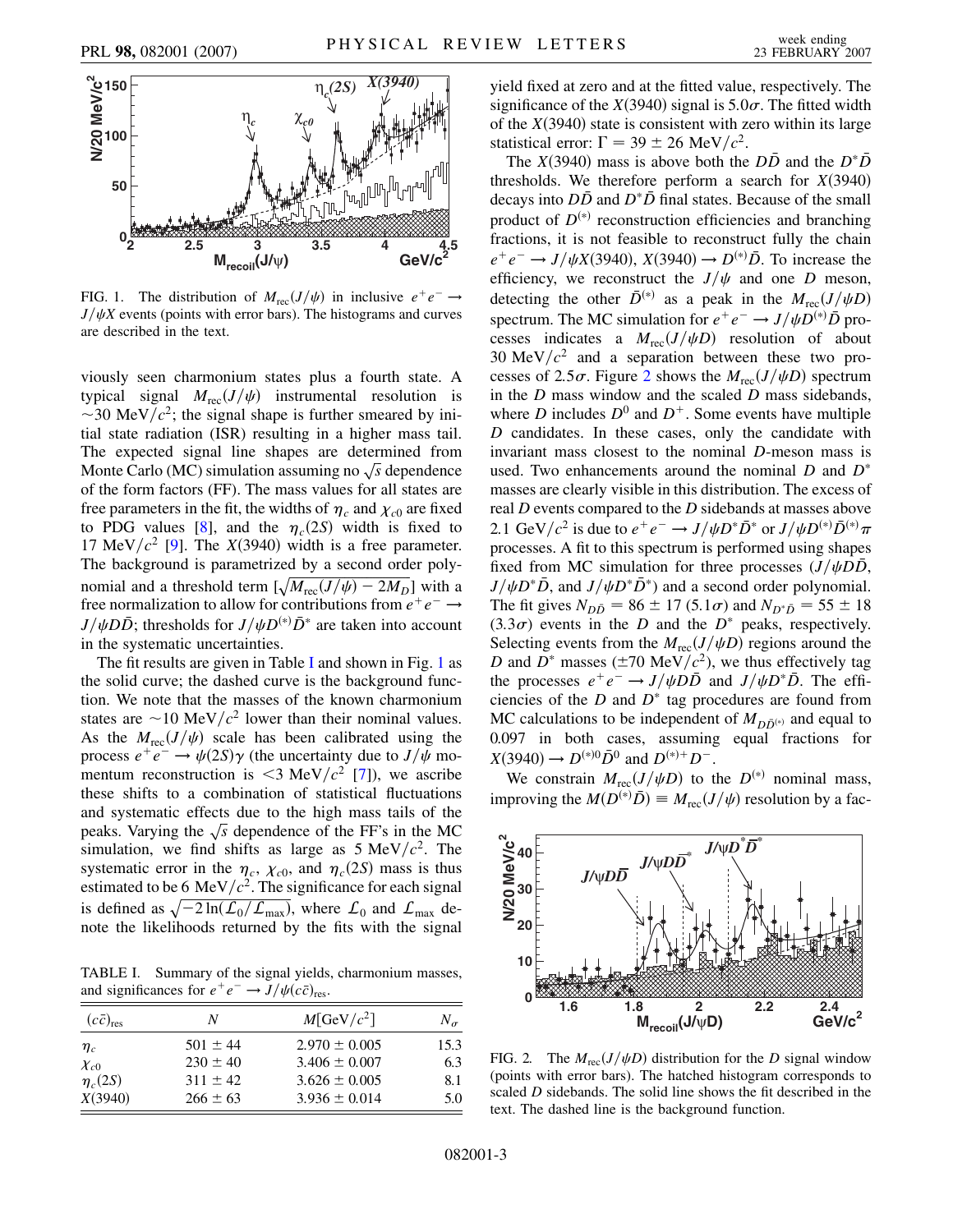tor of 2.5 ( $\sigma \sim 10 \text{ MeV}/c^2$  after constraint), according to the MC simulation. In the  $X(3940) \rightarrow D^* \bar{D}$  case, the reconstructed *D* either may be directly from the  $X(3940)$ decay or may come from a  $X(3940) \rightarrow D^* \rightarrow D$  cascade: the constraint  $M_{\text{rec}}(J/\psi D) \rightarrow M_{D^*}$  also works in the latter case, as both  $X(3940) \rightarrow D^* \overline{D}$  and  $D^*$  decays have very little available phase space. The resulting  $M_{\text{rec}}(J/\psi)$  distributions are shown in Figs.  $3(a)$  ( $M<sub>D</sub>$  region) and  $3(b)$  $(M_{D^*}$  region). For events with multiple entries, the candidate with the invariant mass closest to the nominal *D*-meson mass is used. An  $X(3940)$  peak with a resolution better than that for the unconstrained  $M_{rec}(J/\psi)$  distribution is evident in Fig.  $3(b)$ , corresponding to the decay  $X(3940) \rightarrow D^*D$ . We perform a fit to this distribution. The signal function is a convolution of a Breit-Wigner function with a free width and a resolution function fixed to the MC expectation. The background function is a threshold function  $[A + B \cdot M_{\text{rec}}(J/\psi)]\sqrt{M_{\text{rec}}(J/\psi) - M_{D^*} - M_D}$ . The fit finds  $24.5 \pm 6.9$  signal events with a statistical significance of 5.0 $\sigma$ . Separate fits to the  $D^{*+}D^-$  and  $D^{*0}\bar{D}^0$ distributions yield  $7.2 \pm 3.2$  and  $18.2 \pm 6.0$  signal events, respectively, in good agreement with the MC expectations (6.4 and 18.1) normalized to the integrated yield. The  $X(3940)$  width is measured to be 15.4  $\pm$ 10.1 MeV/ $c^2$ , and its mass is 3.943  $\pm$  0.006 GeV/ $c^2$ , in good agreement with the results of the inclusive fit. We perform a similar fit to the  $M_{rec}(J/\psi)$  distribution in Fig.  $3(a)$ . Since no signal is seen here, we fit this distribution with  $X(3940)$  parameters fixed to the values found by the previous fit. The signal yield is found to be  $0.2^{+4.4}_{-3.5}$ events, and we set an upper limit of 8.1 events at the 90% C.L.

An enhancement with a similar mass,  $Y(3940)$ , decaying into  $J/\psi \omega$  has been recently observed by Belle [[2\]](#page-5-0) in *B* 



<span id="page-3-0"></span>FIG. 3. The  $M_{\text{rec}}(J/\psi)$  distributions for events tagged and constrained as (a)  $e^+e^- \rightarrow J/\psi D\bar{D}$  and (b)  $e^+e^- \rightarrow J/\psi D^* \bar{D}$ . The hatched histograms correspond to scaled *D* sidebands. The solid lines are result of the fits, described in the text. The dashed lines show (a) the 90% C.L. upper limit on the signal and (b) the background function.

decays. We perform a search for the decay  $X(3940) \rightarrow$  $J/\psi \omega$  to see if *X*(3940) and *Y*(3940) could be the same particle. To increase the efficiency, we reconstruct the  $\omega$ and only one  $J/\psi$  from the  $J/\psi J/\psi \omega$  final state. The unreconstructed  $J/\psi$  is identified as a peak in the  $M_{\text{rec}}(J/\psi \omega)$  spectrum. A signal for  $X(3940) \rightarrow J/\psi \omega$ would be seen as a peak near 3.94  $GeV/c^2$  in a distribution of  $M_{\text{rec}}(J/\psi) - M_{\text{rec}}(J/\psi \omega) + M_{J/\psi}$  if the reconstructed  $J/\psi$  is prompt and in  $M(J/\psi \omega)$  distribution if the reconstructed  $J/\psi$  is from the *X*(3940) decay. Since the first case has a much larger combinatorial background and less sensitivity, we use only the second case. A scatterplot of  $M_{\text{rec}}(J/\psi \omega)$  vs  $M(J/\psi \omega)$  in the data is shown in Fig. [4\(a\)](#page-3-1), and an  $M(J/\psi \omega)$  projection with the additional require $m$ ent  $|M_{\text{rec}}(J/\psi \omega) - M_{J/\psi}| < 100 \text{ MeV}/c^2$  in Fig. [4\(b\).](#page-3-1) A fit to this distribution is done with the signal parameters fixed from the result of the  $D^*\bar{D}$  tagged fit; the background is a threshold function. The fit yields  $1.9^{+3.2}_{-2.4}$  signal events corresponding to a 7.4 events upper limit at the 90% C.L.

The systematic errors for the  $e^+e^- \rightarrow J/\psi X(3940)$ Born cross section and for the  $X(3940)$  branching fractions are summarized in Table II. To estimate the systematic errors associated with the fitting procedure, we study the difference in  $X(3940)$  yield returned by the fit to the  $M_{\text{rec}}(J/\psi)$  distribution under different assumptions for the signal and background parametrization. In particular, in the first fit we use a background function that includes several threshold functions corresponding to the production of  $D^*D$  and  $D^*D^*$  and the threshold function  $[A + BM_{\text{rec}}(J/\psi)]\sqrt{M_{\text{rec}}(J/\psi) - M_{\text{thr}}}.$  We also include the  $\chi_{c1(2)}$  states in the fit; upper limits on the contributions of these states were set in our previous study [[7\]](#page-5-5). Different angular distributions result in different  $J/\psi$  (and *D*) reconstruction efficiencies. In the MC simulation, the  $J/\psi$ production angle and the  $J/\psi$  and *X*(3940) helicity angle distributions are assumed to be flat. The extreme possible angular distributions are considered to estimate the systematic uncertainty of this assumption. This uncertainty par-



<span id="page-3-1"></span>FIG. 4. (a)  $M_{\text{rec}}(J/\psi \omega)$  vs  $M(J/\psi \omega)$ , and (b) projection onto  $M(J/\psi \omega)$ , showing the contributions from the  $\omega$  mass window (points with error bars) and sidebands  $[30 \text{ MeV}/c^2 <$  $|M(\pi^+\pi^-\pi^0) - M_{\omega}|$  < 50 MeV/ $c^2$ , hatched histogram], the fit described in the text (solid line), and the 90% C.L. upper limit on the *X*(3940)  $\rightarrow$  *J/* $\psi \omega$  contribution (dashed line).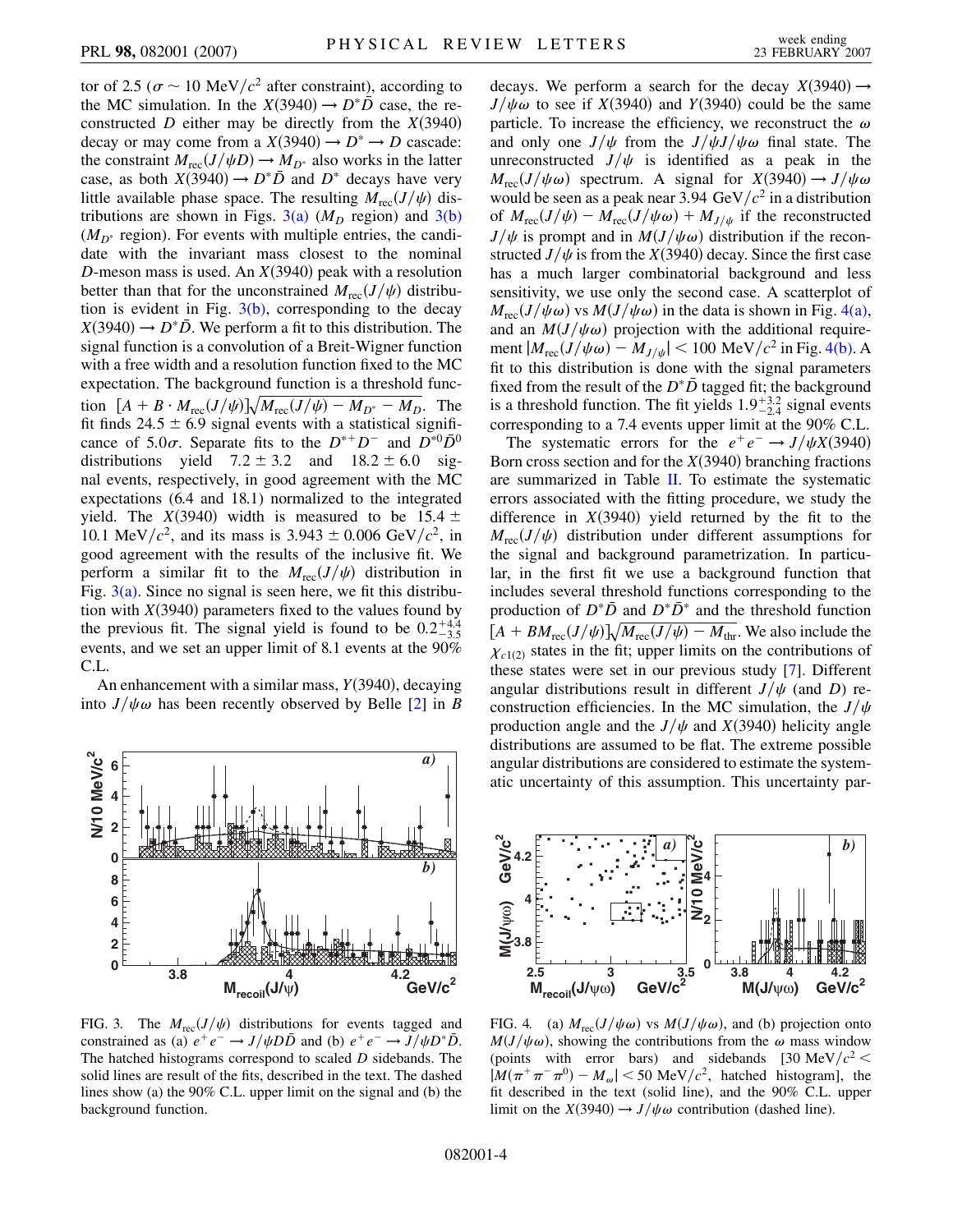TABLE II. Contribution to the systematic error for  $\sigma_{\text{Born}}(e^+e^- \to J/\psi X(3940))$  and  $\mathcal{B}(X(3940))$  [%].

| Source                | $\sigma_{\rm Born}$ | $\mathcal{B}(X(3940))$ |         |                |
|-----------------------|---------------------|------------------------|---------|----------------|
|                       |                     | $D^*\bar{D}$           | DĐ      | $J/\psi\omega$ |
| Fitting procedure     | ±11                 | ±17                    |         |                |
| Angular distributions | ±19                 | ±12                    | ±12     | ±16            |
| $N_{ch}$ requirement  | ±3                  | $\pm$ 3                | $\pm$ 3 | $\pm$ 3        |
| Reconstruction        | $\pm 2$             | ±6                     | ±6      | ±5             |
| Identification        | $\pm$ 3             | $+1$                   | $+1$    |                |
| Total                 | $+23$               | $+22$                  | $+14$   | $+17$          |

tially cancels in the  $\mathcal{B}(X(3940))$  due to the common  $J/\psi$ efficiency. Other contributions come from the  $N_{ch} > 4$ requirement, track reconstruction efficiency, and particle identification.

The  $X(3940)$  mass and width are measured from the fit to the Fig. [3\(b\)](#page-3-0) distribution, as the resolution is much better there. The systematic errors of the  $X(3940)$  mass are dominated by the 5 MeV $/c^2$  uncertainty associated with the fitting procedure, which is studied by varying the Breit-Wigner, signal resolution functions, and background parametrizations. The uncertainties due to FF's and momentum scale, even if one of these effects were responsible for mass shifts in the inclusive fit of the  $M_{\text{rec}}(J/\psi)$  distribution, are smaller due to the tagging and refit procedures. A conservative estimate of the FF's uncertainty is  $\langle 2 \text{ MeV}/c^2$ , obtained using MC simulation without an ISR contribution. The same MC simulation results in a 9 MeV/ $c^2$  mass shift for the inclusive fit. The  $J/\psi$  momentum scale is verified in Ref. [[7\]](#page-5-5), but we conservatively estimate its systematic effect to be  $\leq$ 3 MeV/ $c^2$  by biasing the momentum scale to make a 10 MeV $/c^2$  mass shift for the inclusive fit. All of these contributions added in quadrature give a total uncertainty of 6 MeV/ $c^2$ . We estimate the  $X(3940)$  width to be smaller than 47 MeV/ $c<sup>2</sup>$  at the 90% C.L.; this takes into account the fact that the likelihood function is not parabolic. When fitting systematics are taken into account, we find  $\Gamma$  < 52 MeV/ $c^2$  at the 90% C.L.

The Born cross section for  $e^+e^- \rightarrow J/\psi X(3940)$  is calculated following the procedure used in Ref. [\[7\]](#page-5-5). The Born cross section is 0.70 of the total cross section. Because of the  $N_{ch}$  > 4 selection criterion, the analysis is not sensitive to  $X(3940)$  decays producing two (or zero) charged tracks. We therefore present the result in terms of the product of the cross section and the branching fraction of the *X*(3940) into more than two charged tracks ( $\mathcal{B}_{>2}$ ):

$$
\sigma_{\text{Born}} \times \mathcal{B}_{>2} = (10.6 \pm 2.5 \pm 2.4) \text{ fb.} \tag{1}
$$

We calculate the fraction of  $X(3940)$  decays with more than two charged tracks in the final state into  $D^*\overline{D}$ ,  $\mathcal{B}_{>2}(X(3940) \rightarrow D^* \bar{D})$ . To remove the correlation between the inclusive and  $D^*\bar{D}$  tagged samples, we apply a veto on  $D^*\bar{D}$  tagging in the first sample. Taking into account the tagging efficiency, we find from the simultaneous fit to the  $D^* \overline{D}$  tagged and vetoed inclusive spectra:

$$
\mathcal{B}_{>2}(X(3940) \to D^*\bar{D}) = (96^{+45}_{-32} \pm 22)\%
$$
  
(>45% at 90% C.L.), (2)

where the systematic errors are taken into account for the lower limit. In the limit of a vanishing fraction of low charged multiplicity  $X(3940)$  decays, the measured value of  $\mathcal{B}_{>2}$  corresponds to  $\mathcal{B}(X(3940) \to D^* \bar{D})$ . We set upper limits on the branching fractions of decay of  $X(3940)$  into  $D\overline{D}$  and  $X(3940) \rightarrow J/\psi \omega$  final states, taking into account the estimated systematic errors:

$$
\mathcal{B}(X(3940) \to D\bar{D}) < 41\% \quad \text{at 90\% C.L.;} \tag{3}
$$

$$
\mathcal{B}(X(3940) \to J/\psi \omega) < 26\% \quad \text{at } 90\% \text{ C.L.} \tag{4}
$$

These limits assume that low charged multiplicity  $X(3940)$ decays are negligible and, thus, may be overestimated.

In summary, we have observed a charmoniumlike state at a mass of  $(3.943 \pm 0.006 \pm 0.006)$  GeV/ $c^2$ , produced in the process  $e^+e^- \rightarrow J/\psi X(3940)$ , both in inclusive production and via the  $X(3940) \rightarrow D^* \bar{D}$  decay mode. The combined significance of the signal using inclusive and  $D^*D$  tagged reconstruction, after vetoing the  $D^*\bar{D}$  tagged events in the former sample, is found to be at least  $5.9\sigma$ , taking into account the systematic errors. We have measured the Born cross section for the production process, the branching fraction for  $X(3940) \rightarrow D^*D$ , and set upper limits on *X*(3940) decays to  $D\overline{D}$  and  $J/\psi \omega$ . The observed  $X(3940)$  decay modes as well as its width indicate that it is probably not the same as  $Y(3940)$ , a state at approximately the same mass  $[2]$  $[2]$ . A possible interpretation of  $X(3940)$  as  $\eta_c(3S)$  is discussed in Ref. [\[4\]](#page-5-2).  $\chi_{c0}(2P)$  cannot decay to  $D^*\bar{D}$  and therefore does not contribute to the  $D^*\bar{D}$  tagged peak. However, a contribution to the inclusive  $M_{rec}(J/\psi)$ distribution is not excluded. Our results on the  $\eta_c$ ,  $\chi_{c0}$ , and  $\eta_c(2S)$  mass supersede those of Refs. [[5](#page-5-3)[,7\]](#page-5-5).

We thank the KEKB group for the excellent operation of the accelerator, the KEK cryogenics group for the efficient operation of the solenoid, and the KEK computer group and the NII for valuable computing and Super-SINET network support. We acknowledge support from MEXT and JSPS (Japan); ARC and DEST (Australia); NSFC (Contract No. 10175071, China); DST (India); the BK21 program of MOEHRD and the CHEP SRC program of KOSEF (Korea); KBN (Contract No. 2P03B 01324, Poland); MIST (Russia); MHEST (Slovenia); SNSF (Switzerland); NSC and MOE (Taiwan); and DOE (U.S.A.).

<span id="page-4-0"></span><sup>[1]</sup> S. K. Choi *et al.* (Belle Collaboration), Phys. Rev. Lett. **91**, 262001 (2003); D. Acosta *et al.* (CDF Collaboration),